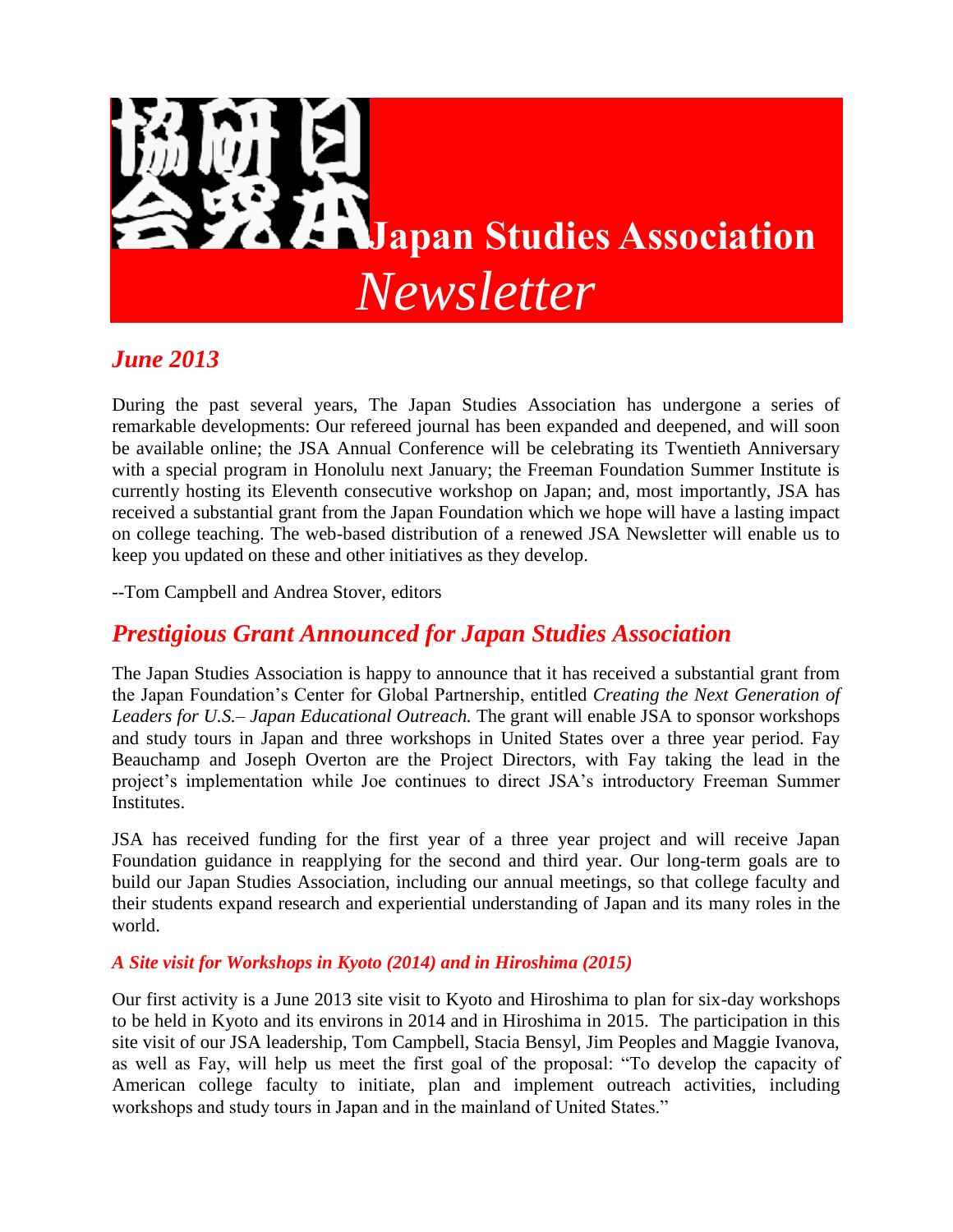Each workshop in Japan centers on its location for its theme. The Kyoto Workshop planned for 2014 focuses on the art, architecture, gardens, religions and literature of early Japan as represented in the old capital. We will be considering themes such as how Chinese influence was transmitted and transformed by Japanese agency and creativity, and the interplay of Japanese aesthetics and political power. For our June 2013 site visit, Frank Chance, Associate Director of the University of Pennsylvania's East Asia National Resource Center, is both our consultant and guide. A specialist in Japanese aesthetics, Frank has led many faculty and student groups to Japan. The  $2015$  Hiroshima Workshop will mark the  $70<sup>th</sup>$  Anniversary of the Atomic bombings. We have support from the Hiroshima Peace Culture Foundation which helped us to organize the 2003 JSA workshop.

#### *Workshops to be hosted by Wichita State University (October 16-19, 2013) and by Belmont University in Nashville, Tennessee (Spring 2014)*

Our first year's goals also meet the Japan Foundation's objective "To reach out to faculty in under-represented regions of the U.S. such as the Midwestern and Southern states." Board member Robert Fellepa has been organizing a workshop for October 16-19, 2013 with the support of Wichita State University and of William M. Tsutsui, Dean of [Dedman College](http://smu.edu/dedman) of [Humanities and Sciences a](http://smu.edu/dedman)t Southern Methodist University and a specialist in modern Japanese history. For Spring 2014, Ronnie Littlejohn has accepted the responsibility of creating a workshop in Nashville, Tennessee, and will be working with our JSA leaders John Paine and Andrea Stover who, with Ronnie, teach at Belmont University.

Further information on these workshops, along with application procedures, will be distributed very soon. These are wonderful opportunities to learn about Japanese culture, and JSA is proud to be able to offer them to college faculty.

### *JSA's 2013 Conference: A Summary Report*

The 19<sup>th</sup> National Japan Studies Association Conference took place on 3-5 January 2013. Our host again was Hawai'i Tokai International College in Honolulu, Hawai'i. Following the example set during the conference's  $18<sup>th</sup>$  edition, the opening reception went parallel with a preconference event – a screening and discussion of *Aloha Buddha: The Story of Japanese Buddhism in Hawai'i* (2011). Directed by Bill Ferehawk and Dylan Robertson, the film garnered the Audience Award for Best Documentary at the 2011 Hawai'i International Film Festival. One of the experts interviewed in the film, Dr. George Tanabe, Professor Emeritus of Religion, University of Hawai'i at Manoa, moderated the post-screening discussion. In response to the keen interest expressed by conference participants, Dr. Tanabe offered to lead a 3-hour walking tour of active Japanese Buddhist temples in Honolulu in January 2014. A very extensive bibliography on the history of Japanese Buddhism in Hawai'i can be found at the film's website: <http://alohabuddhafilm.com/alohabuddhabibli.html>

A strong stream of presentations at the 2013 JSA conference dealt with current affairs and contemporary politics: discussions of the territorial disputes among Japan, Korea, China and Taiwan – the topic also of the keynote address by Dr. Edward Shultz, Dean of the School of Pacific and Asian Studies, University of Hawai'i at Manoa; the realities of post-3.11 Japan – post disaster relief and impact on farming; populism in contemporary Japanese politics; pacifism, arms exports and human trafficking. A second dominant stream of talks explored Japan's religious and spiritual traditions: relationships with Korean Buddhism, resonances in Japanese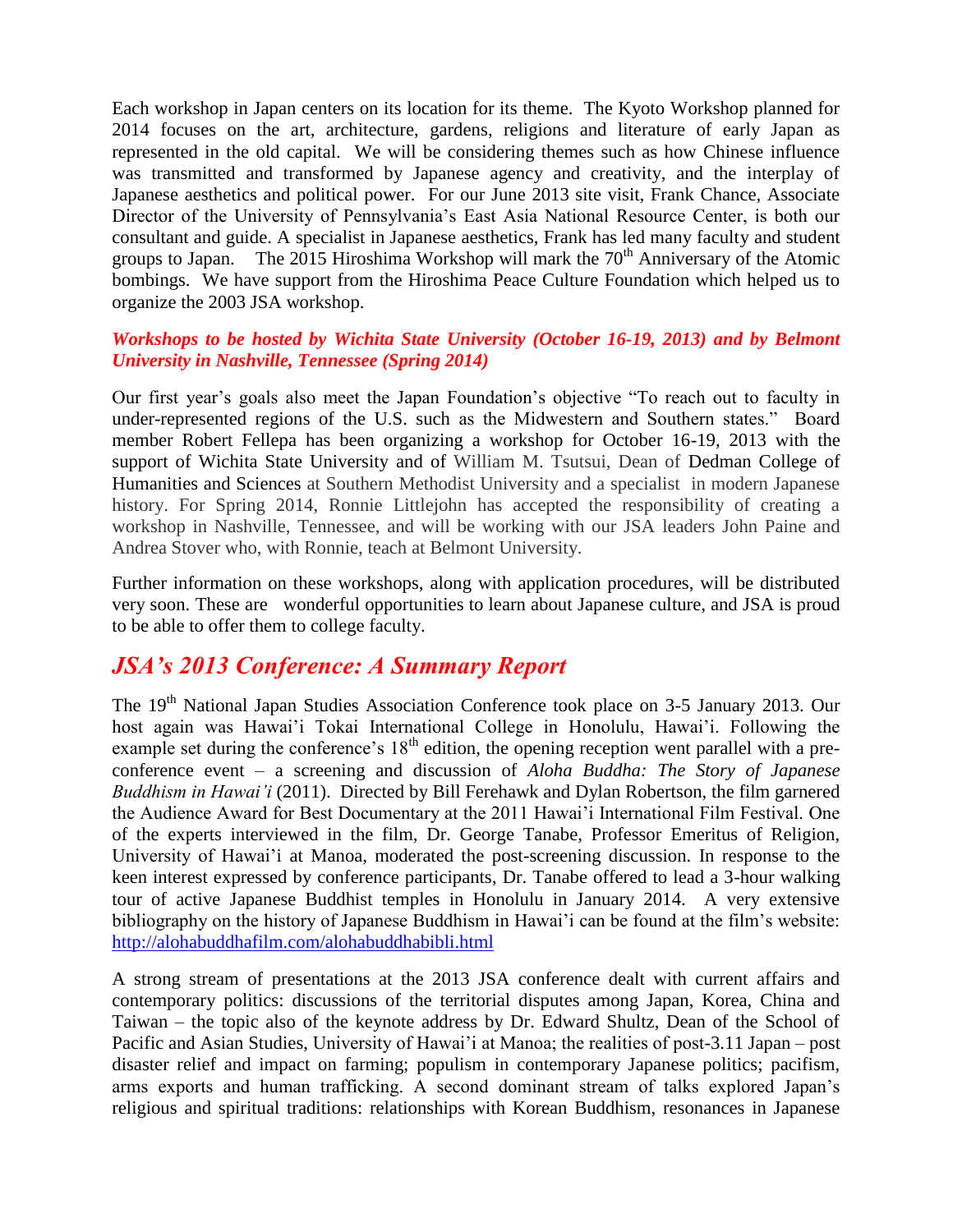literature, theatre and modern architecture; the associations between national parks and sacred sites. A significant body of presentations focused on Japanese aesthetics as reflected in premodern literature and culture and in the context of the country's modernization; the latter served as an anchor for the plenary discussion of Tanizaki Jun'ichiro's *In Praise of Shadows*, moderated by Andrea Stover and John Paine.

During the general business meeting, JSA's President Dr. Joseph Overton presented his 2012 report and informed the membership about changes in the Executive Board: Dr. Fay Beauchamp stepped down as a Vice President in order to focus on securing funding through grant writing for JSA's workshops and study tours during 2013-2016. JSA Treasurer Dr. Stacia Bensyl reported on the financial state of the Association, which is healthy. Dr. Thomas Campbell was voted JSA Vice President and Dr. Andrea Stover, a new Member at Large. In the context of the Association's upcoming twentieth anniversary, Drs. Overton and Ivanova solicited suggestions for conference activities or themes which members would like to see in 2014. The Executive Board considered various new initiatives to reinvigorate the organization, including the possibility of holding a joint conference in Australia in 2015 in collaboration with the Canadian and Australian Japan Studies Associations.

At the closing traditional banquet at the New Otani Hotel, Dr. Ivanova announced the winner of the 2013 Paul Varley Award for best graduate student paper presented at the conference: Yuka Hasegawa, University of Hawai'i at Manoa, for "Discourses of *Monozukuri* in Japan's Knowledge Economy." The conference participants enjoyed a special *shakuhachi* musical presentation by renowned artist Christopher Yohmei Blasdel.

# *20th Annual Japan Studies Association Conference 2-4 January 2014, Honolulu, Hawai'i*

At its annual conference in Honolulu, Hawai'i in 2014, the Japan Studies Association will celebrate its twentieth anniversary. Established in San Diego in the spring of 1994, the JSA has assisted its members – primarily teachers from American two- and four-year colleges and universities – in acquiring first-hand knowledge about Japan and infusing it into the curriculum of their home institutions. Through workshops and study-tours, and the professional networking they enable, JSA's members have been inspired to engage in curriculum development, design study-abroad programs, and initiate Japan-focused or comparative research; members share their new insights through the *Japan Studies Association Journal* and its annual national conference.

Please join us at Hawai'i Tokai International College in Honolulu in January 2014 to celebrate twenty years of JSA's achievements, reconnect with fellow workshop alumni and share your continuous and new pedagogical and research interests in Japan's literary and cultural traditions, historical and economic developments, socio-political and religious practices past and present. We invite proposals for individual presentations, discipline-specific or interdisciplinary panels, roundtables on pedagogy and teaching innovation, and staged readings from both faculty and graduate students. The following ideas can serve as useful points of departure:

- Pre-modern, modern or contemporary Japanese literature and culture, music, theatre, film;
- Japanese aesthetics and material culture;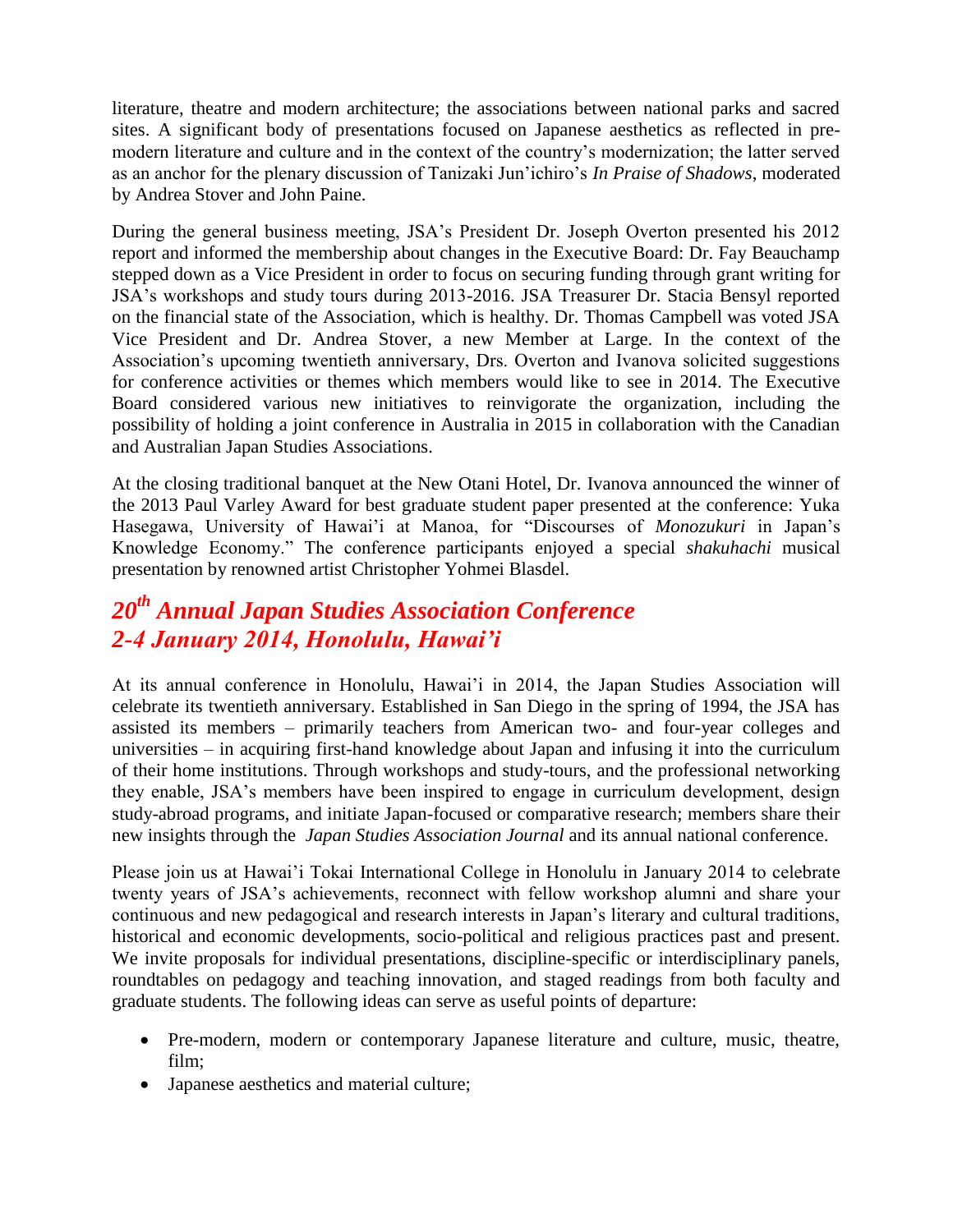- Historical, social, economic or political perspectives on Japan's relationships with its national or regional self, minorities and neighbors in East Asia;
- Japan's religious traditions, sacred texts, art and architecture;
- Youth and popular culture in Japan; manga and anime at home and abroad;
- Imagining disaster responding to war and adversity through political and religious narrative, art, literature and film; post-3.11 Japan – healing and continuous challenges;
- Pedagogy, field trips and study tours: teaching Japanese language and culture reflections and strategies, hurdles and achievements;
- Infusing Japanese Studies into the undergraduate curriculum successful course and program development, faculty collaboration and ways to engage with institutional core goals;
- New voices in Japanese Studies: graduate student research;
- Suggestions for a Japanese literary, historical or theoretical text for a plenary discussion.

We encourage both east-west and inter-Asian comparative approaches and would particularly welcome contributions by alumni of JSA's Freeman Foundation intensive workshops on Japan held between 2002 and 2013. Please contact colleagues with whom you share pedagogical and research interests and form a panel or a roundtable; this results in more engaging presentations and follow-up discussions. We would also welcome your suggestions for a Japanese literary, historical or theoretical text to provide the focus of the plenary discussion.

Send an abstract for an individual presentation of approximately 250 words or a 500-word proposal for a themed panel, roundtable or staged reading that contains the names, institutional affiliation and contact information of all presenters to Maggie Ivanova [\(Maggie.Ivanova@flinders.edu.au\)](mailto:Maggie.Ivanova@flinders.edu.au) and Tom Campbell [\(campbelt3@gmail.com\)](mailto:campbelt3@gmail.com).

The deadline for proposals is 30 September 2013.

### *Japan Studies Association Journal*

JSAJ publishes one volume per year of essays and reviews intended to interest our members and others who are infusing Japanese material in their courses. This year's call for papers appears below. We would especially invite review essays and reflections by former Freeman fellows on how the Freeman experience has affected their teaching and their thinking about Japan. These reflections should be both descriptive and analytical, and take into consideration that the audience is fellow infusers of Japanese material. Length of submissions of any kind is flexible.

JSAJ is a refereed journal indexed in EBSCO. We are in the process of archiving a searchable version of JSAJ on our publisher's website. More news about this after it has been completed.

We hope all readers of this newsletter will take a look at the call for papers, and consider submitting an article to JSAJ. Share you insights with the rest of us! Please do not hesitate to email John Paine, [painestover@gmail.com,](mailto:painestover@gmail.com) with any questions or ideas for articles you may have.